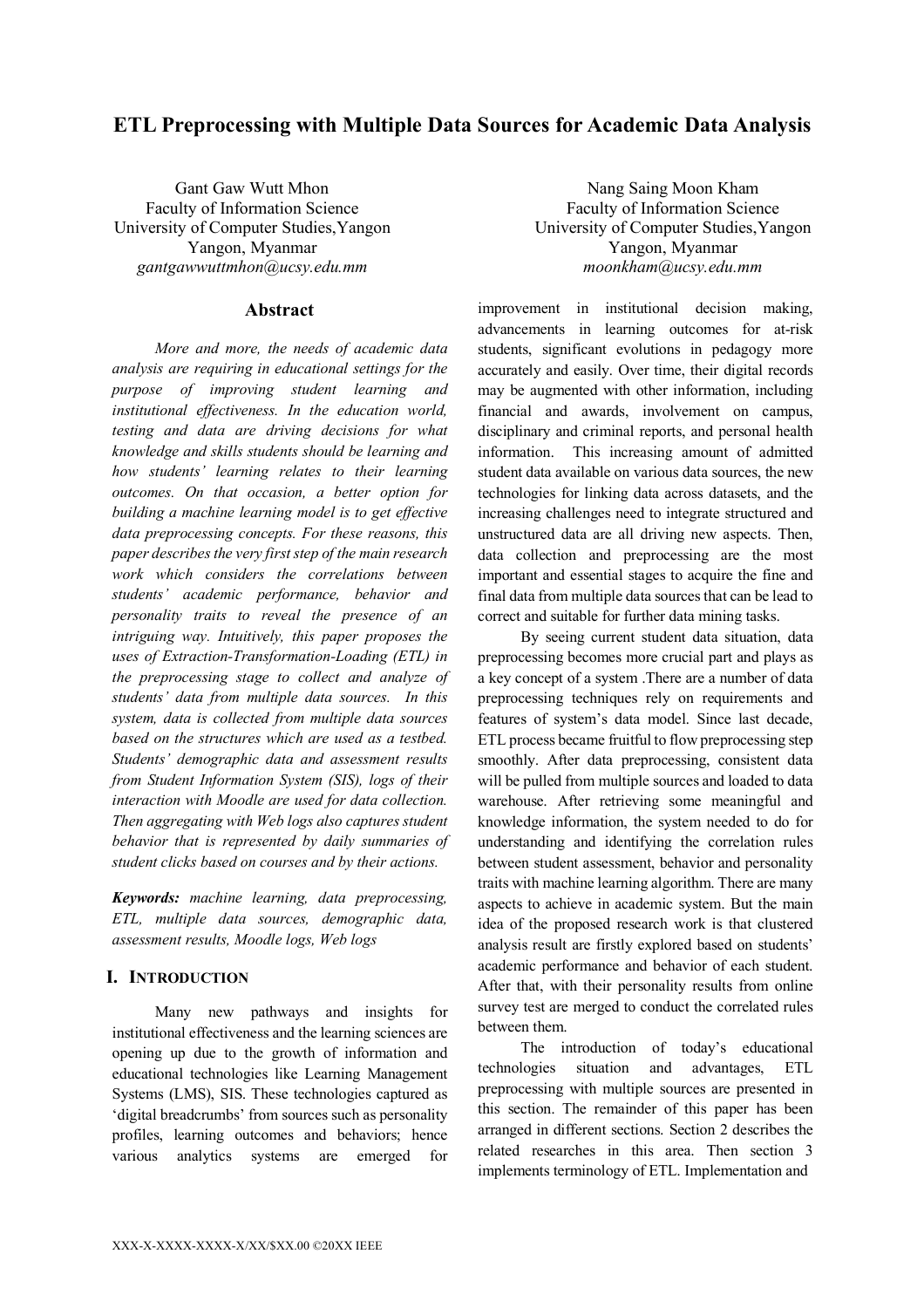Experiments will be presented in section 4. Conclusion is made in the final section.

# **II. RELATED WORK**

In recent past, most of the related works are implementation of predicting academic achievement based on personality model and then focusing on students' previous marks, other historical data and students' behavior analysis by using data mining techniques approaches. Due to the development of educational technologies, there are many statistics and evolution settings to provide better academic environment by tracking, aggregating and analyzing student profiles along with all of the digitalized data of students.

Some of the research works with ETL processing in higher education are reviewed in this section. There are various implements in the processing of data in ETL process to suit with the requirements of the system. To qualify for work in academic data analysis model with current data situation, building preprocessing step is one of the challenges and important parts of a model. In [1], the authors evaluated student behavior clustering method based on campus big data with density based clustering method which is parallelized on the Spark platform and applied to subdivide student behavior into different group using historical data are as source in digital campus shared database. This proposed approach is to study for universities to know students well and manage them reasonably and improved algorithm is also effective. And then, the authors proposed ETL as data acquisition and preprocessing by integrating multi-source data before loading to the target system. Because this has been the way to process large volumes of data that it can scale cost effectively.

In [2], the authors explored the framework of the modern data warehouse with big data technology to support decision making process in academic information system. To reduce difficulties associated with traditional data warehouse, they designed a decision support system for big data by involving Hadoop technology. They also discussed ETL architecture based on the characteristics of the traditional data warehouse technology which cannot handle unstructured data and modern data warehouse. In [3], the authors proposed a framework for development of flexible educational data mining application to facilitate self-discovery of rules and trends from educators with little technical skills to various user types. This framework is also demonstrated with utilizing tools which are used for

data mining analysis within a LMS. The authors used ETL stage as preprocessing for extracting the information from the LMS or e-learning system to do analysis much easier.

In [4], the authors implemented the case study in business intelligence framework by using data integration and ETL and then described its significance for better higher education management. They detected the functions of data integration and ETL tools and described how the correlated to each other to develop business intelligence. Because of data integration is one of the important components and ETL is the common steps to integrate data and transform it to targeted system from different academic data sources for higher education. They demonstrated on the Graduate Studies Management System (GSMS) database of University Technologies of Malaysia to store basic information of student. To ensure the data is reliable and could make decision accurately with ETL process, this database must be integrated with various sources which have different platform and format.

## **III. ETL TERMINOLOGY**

There are solutions coming up for better data integration and data warehousing because of data management has been evolving rapidly. ETL is a popular architectural pattern and used for data process with necessary integration from heterogeneous and distributed data sources with different format. ETL procedures is needed to dedicate based on the design and implementation of the system because designed ETL process are expensive to maintain, alter, and upgrade, so it is crucial to make the right choices in terms the best innovation will certainly be used for developing and preserving the ETL procedures.

#### **A. Data Warehouse and ETL**

Data Warehouses are used in higher education for decision making to take an action and to predict risk and opportunities of students. It is a process of collecting and managing data from varied sources to achieve reliable, accurate and meaningful information from various data sources. There are three steps to follow before storing data in a data warehouse, which is called ETL. This three-step process takes place when information from one system needs to be moved into a data warehouse environment. Data extraction involves extracting data from homogeneous or heterogeneous sources; data transformation processes data by data cleansing and transforming them into a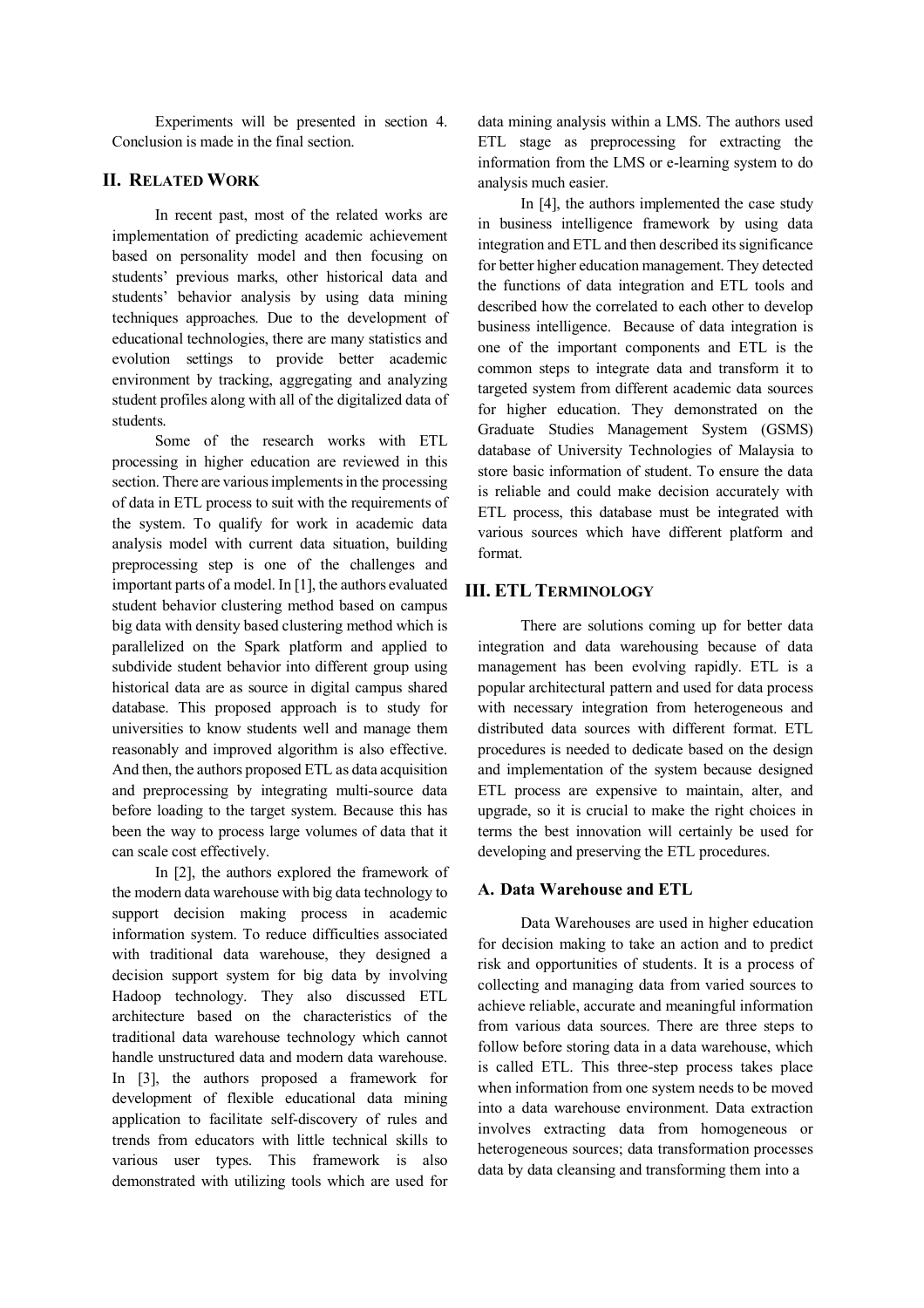proper storage format/structure for the purposes of querying and analysis; finally, data loading describes the insertion of data into the final target database such as an operational data store, a data mart, data lake or a data warehouse.

### **B. ETL with Big Data**

The need for ETL has increased considerably due to modern data analytics operations often have to process with rise in data volumes as quickly as possible. Therefore traditional ETL approach has to develop to function of more constrained data storage and data availability because it can slow down the process significantly for systems optimization. Apache Hadoop provides a cost-effective and massively scalable platform for ingesting big data and preparing it for analysis [5]. Using Hadoop to offload the traditional ETL processes can reduce time to analysis by hours or even days.

Moreover, ETL on platform like Hadoop and Spark give ETL a new look because it changes the cost structure around harnessing big data and save time too. [6] From their study, they recognized each ETL process instance handles a partition of data source in parallel way to improve further ETL performance facing the big data by using parallel/distributed ETL approach (Big-ETL). The researchers developed ETL functionalities which can be run easily on a cluster of computers with Map Reduce (MR) paradigm. Apparently, by using this approach on very large data integration in a data warehouse to qualify in good performance of ETL process significantly.

### **IV. IMPLEMENTATION AND EXPERIMENT**

In today's education world, for better or worse, testing and data are driving decision more and more as universities seek to be evidence-driven by using all of student related data. To fulfill their needs and know their weakness in time for their educational life, there are various new trends and aspects in need to collect, analyze, interpret, store, track, aggregate the increasing amount of admitted student data available from various data sources.

Apparently, there need to explore accurate and effective way of data collection and preprocessing for linking data across datasets from multiple data sources. Accurately, the proposed system collects student related data from three different data sources by using ETL as preprocessing stage for the collection analysis of students' data. Demographic data and assessment results are collected from SIS. It is very time saving and effective way to observe all students' related data and many suggestions and ideas can get from these data which are used to investigate the academic growth. Then logs of their interaction with Moodle are also collected which is one of the best data sources to know about students' behaviors based on their interested course and relevant teachers. To know their academic behavior more accurately, aggregating with Web logs which are represented by daily summaries of student clicks based on courses and by their actions. In above Fig 1, overview of proposed system for academic data analysis with ETL preprocessing is described in details. For research environment, University of Computer Studies Yangon (UCSY) is used for students' datasets as sample.



**Figure 1. Proprosed System of Academic Data Analysis with ETL Preprocessing**

# **A. Data Collection and Implementation of ETL**

As in fact of the data processing of the system, each student represents the portion of data which are correlated and these are from multiple data sources of the university. Therefore, building ETL preprocessing based on the proposed system's used data scale detect a formal representation model for capturing the ETL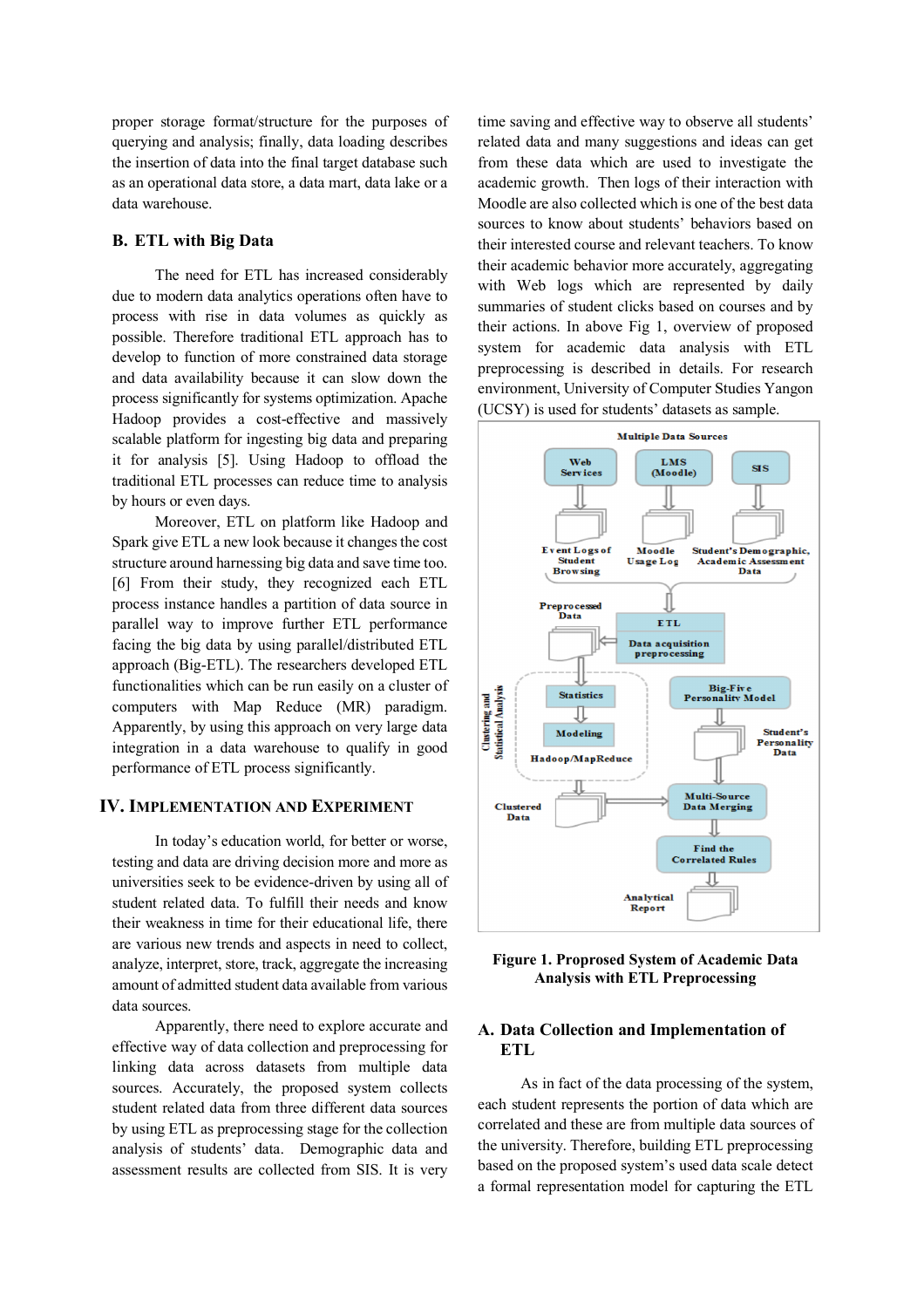process that map the incoming data from different data sources to be in a suitable format for loading to the target system. In this ETL process, the system prepares the data model for building datasets of machine learning algorithm. Therefore, all of the columns are not processed in transaction data.

Although many other features are existed, the system defines some of attributes which are more dominant for data processing of the system especially helps to know an individual in academic life. In the extract phase of ETL process, the system will store the transaction data in staging. Based on the demographic data as a sample, only *EnrollmentNo, RollNo, ParentalEducation and MathScore* will be loaded into the warehouse model among the attributes such as *RollNo, Name, Email, SectionID, EnrollmentNo, NRC, Address, FatherName, ParentalEducation and MathScore*. *EnrollmentNo* is taken as unique key for the students and *RollNo* will be taken to link with other tables. Thereafter, anonymization is necessary for *EnrollmentNo* due to student information privacy. According to the ethical and privacy requirements, this system will also add annonimization for the data privacy. Experiment of ETL process with sample datasets is conducted on Python. After applying hash function to *EnrollmentNo* of some student, the forms of anonymized data are emerged as in below Fig 2:

*[-485071565423000, 6636358586980677504, 5465913911662764385, -7622275796521486195, 954196477564483528]*

### **Figure 2. Example of Anonymized Data with Hash Method**

The sample assessment datasets are received by course code. These datasets are extracted by each course which is described in Fig 3. From this data, attendance and other assessment results of each student are needed to compute in sum up and score by *RollNo.* Then these computed scores are to be taken into database which is also described in Fig 4.

|    |           |   |       |    |      | RollNo SectionID Semester Tutorial Attendance Total Assessment Exam |      |
|----|-----------|---|-------|----|------|---------------------------------------------------------------------|------|
| 0  | $1CS - 1$ | А | First | 8  | 8.0  | 16.0                                                                | 20.0 |
| 1. | $1CS - 2$ | A | First |    | 3.0  | 10.0                                                                | 25.0 |
|    | 2 1CS-3   | А | First | 9  | 10.0 | 19.0                                                                | 20.0 |
| 3  | $1CS - 4$ | A | First | 8  | 3.0  | 11.0                                                                | 16.0 |
| 4  | $1CS - 5$ | А | First | 10 | 10.0 | 20.0                                                                | 18.0 |
|    |           |   |       |    |      |                                                                     |      |

#### **Figure 3. Example of Students' Assessment Data by Course**

|  |       | <b>Attendance</b> | <b>Total Assessment</b> | Exam       |  |
|--|-------|-------------------|-------------------------|------------|--|
|  | count | 316,000000        | 316.000000              | 316,000000 |  |
|  | mean  | 6.933544          | 13.892405               | 15.933544  |  |
|  | std   | 2.193500          | 4 443058                | 5.605441   |  |
|  | min   | 1.000000          | 1.000000                | 0.000000   |  |
|  | 25%   | 6.000000          | 12.000000               | 11.000000  |  |
|  | 50%   | 7.000000          | 15.000000               | 17.000000  |  |
|  | 75%   | 9.000000          | 17.000000               | 20,000000  |  |
|  | max   | 10.000000         | 20,000000               | 29.000000  |  |

**Figure 4. Computing score of a Student by Course**



**Figure 5. Steps within ETL Process**

In transformation phase is cleaninging and confirmation steps of ETL. Its purpose is to gain accurate data which are correct, complete, unambiguous and consistent. In loading phase, warehouse model of this system is not like traditional warehouse and its purpose is to build the dataset for model building in analytical process. After that, the aggregation model (Data Warehouse) is explored but we need to change data model to suit for Machine Learning Algorithm. In Fig 5, ETL processing steps of the system is also described.

### **B. Density-Based k-means Clustering Method**

After the system proposed ETL as data acquisition and preprocessing by integrating multisource data, the system evaluates the cluster analysis results as a performance of students in different groups from students data along with their academic digitized record by using density-based k-means clustering method as improved k-means clustering algorithm on the Hadoop platform and applied to subdivide student academic performance and behavior into different group.

Then, the system extracts the valuable attributes that reflect in evaluation of cluster analysis results. With traditional k-means clustering and improved kmeans clustering algorithm, the system analyses the statistical results and compare the accuracy between them. To provide more accurate implementation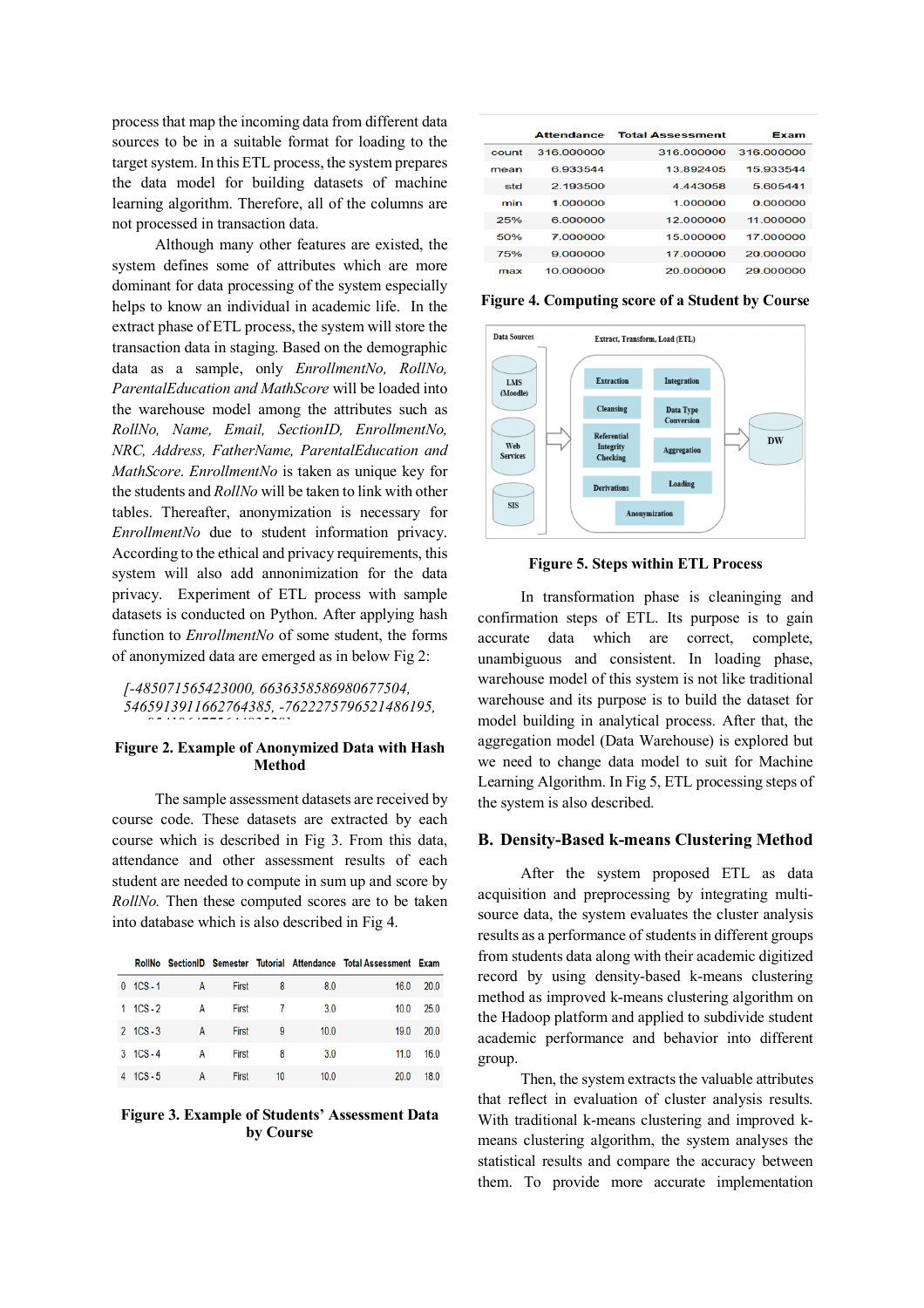method, k-means algorithm based on density partitioning is needed. In fact, the system construct initial clustering center set based on density not k value. Thereafter improved k-means clustering algorithm is developed by applying the selected initial clustering center. The method first determines a similarity measure method suitable for student data to normalize data and then builds initial clustering center set based on the density.

The density of the data object  $X_i$  in the sample set  $S = \{X_1, X_2, \ldots, X_n | X_i \in \mathbb{R}^t\}$  is defined as the number of samples within the *Eps* neighborhood of *Xi*. The density reflects the intensity of the sample points in the neighborhood. The density threshold *minPts* is the specified division of the core and the isolated point of the density range, which can be artificially set. The density parameter  $N_{Eps}(X_i)$  of the sample is calculated as in 1:

$$
N_{Eps}(X_i) = \{X_i \in S | 0 \le D(X_i, X_i) \le Eps, j=1,2,...,n\}
$$
 (1)

Where  $D(X_i, X_j)$  represents the distance between two samples in *S*. Actually, k-means doesn't allow development of an optimal set of clusters and so for effective results, the need to decide on the clusters before. Then, the statistic of traditional k-means clustering is difficult to predict k-value, different initial partitions can result in different final clusters.

#### **C. The Big-Five Personality Test**

Finally, the students' personality results and the clustered results are merged with their student identification number and then analyze with Apriori association rule algorithm, the most classical and important algorithm for mining frequent item sets, to conduct the correlated rules between them which are firmly and consistently associated. In this system, 50 questions (items) inventory is used to measures as individual on the Big-Five personality dimension that is recreated from the Big-Five Inventory (BFI). To achieve students' personality results, they need to take online personality survey test from Moodle.

The development of questionnaires measuring the Big-Five personality traits is common in psychology research for different reasons. There are countless personality tests designed with many formats. But the Big-Five personality model is one of the popular models and it also called as the Five-Factor Model (FFM). The personality survey test is designed to assess the Big-Five factors of personality: *Extraversion (E), Agreeableness (A), Conscientiousness (C), Neuroticism (N), and* 

*Openness to Experience (O)* [7,8]. In the system, the items on the BFI scale were also scored with a *Likertscale* (5-point) from "strongly disagree" to "strongly agree" and each factor represents ten questions respectively. Some example phases are:

- *I am talkative. (E)*
- *I feel little concern for others. (A)*
- *I am always prepared. (C)*
- *I get stressed out easily. (N)*
- *I am an inventive. (O)*

Each personality trait is associated with a set of statements and the score of a trait is calculated for each user on the associated questions. After data collected through the questionnaires, Statistical Package for the Social Sciences (SPSS) is used for statistical analysis. Firstly, the system need to test the reliability and validity of the questionnaire in data collection by reason of the results of research quality. In addition, reliability estimates conduct the amount of measurement error and validity determines the questionnaire compiled it valid or not in a test. In this paper, 30-participants are only participated as sample to test the reliability and validity of system's personality survey test questionnaires.

Cronbach's alpha is the most widely used objective measure of reliability or internal consistency and it is a simple way to measure whether or not a score is reliable. But in some questions often contain some items with negative sense which are need to be reversed score before run Cronbach's alpha in SPSS. Reverse scoring means that the numerical scoring scale runs in the opposite direction and so the system need to reverse-score all negatively-keyed items. For interpreting alpha for *Likert-scale* question: 0.70 and above is good, 0.80 and above is better, and 0.90 and above is best [9].

In Table 1, the reliability of the questionnaire  $(30$ -participants to complete the N= 50-item) in data collection are tested with compare result based on reverse-score are described. After reverse-score the negative worded questions, the scale had an internal consistency is  $\alpha$ =.76. However, a high coefficient alpha does not always mean a high degree of internal consistency and it is also affected by the length of the test.

**Table 1. Comparison of Reliability Statistics**

|                                  | Cronbach's<br>Alpha | Cronbach's<br>Alpha Based on<br><b>Standardized</b><br><b>Items</b> | N of<br><b>Items</b> |
|----------------------------------|---------------------|---------------------------------------------------------------------|----------------------|
| <b>Without Reverse</b><br>-Score | .588                | .490                                                                | 50                   |
| With Reverse-<br>Score           | .762                | .756                                                                | 50                   |